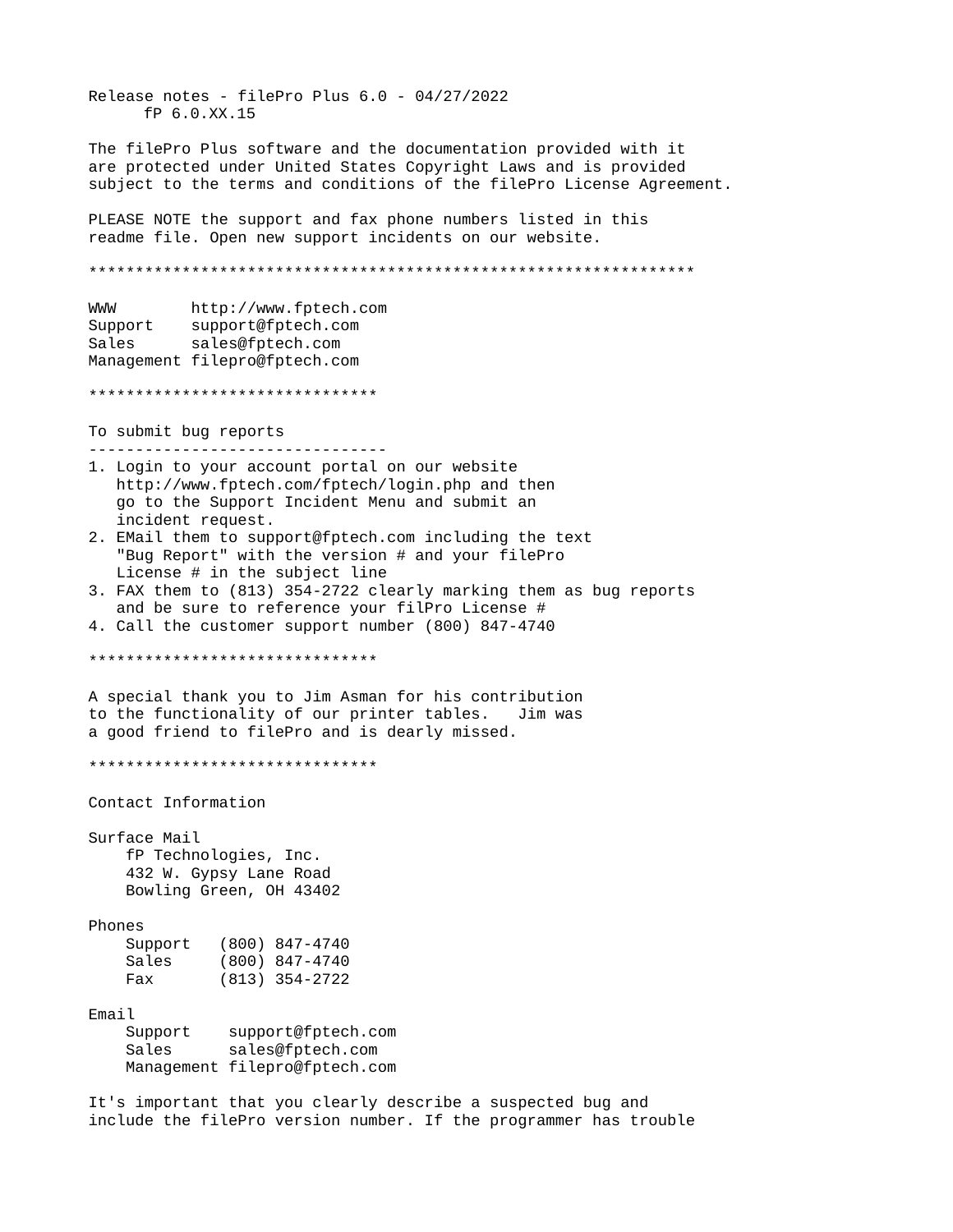figuring out what you meant, you might as well not have reported the bug. Be very specific. For example, if you are reporting a bug concerning a Browse, identify if it is a lookup browse or browse created by using the [F6] key. A screen shot is very helpful and sometimes better than more than 1000 words.

Describe exactly how to duplicate the bug. Although it's sometimes difficult to create a working sample to demonstrate the problem, make every effort to trim down your code and provide a working sample application with test data. You may even discover that what you thought to be a bug is due to a coding error or the bug may only occur with lots of data or large processing tables.

Take good notes as to any error messages and under what circumstances the error message is presented. It never hurts to provide more information rather than not enough. This is particularly true when the programmer asks for additional information. Rather than responding with a single sentence, be verbose since this may shed some light on the bug or what you may be doing wrong in your code.

Read what you wrote. Closely read your bug report before submitting to make sure it's clear and complete. If you have listed steps for duplicating the bug in a sample, exercise the sample with the listed steps to make sure you haven't missed a step.

\*\*\*\*\*\*\*\*\*\*\*\*\*\*\*\*\*\*\*\*\*\*\*\*\*\*\*\*\*\*\*\*\*\*\*\*\*\*\*

filePro and filePro Plus are registered trademarks of fP Technologies, Inc. \*\*\*\*\*\*\*\*\*\*\*\*\*\*\*\*\*\*\*\*\*\*\*\*\*\*\*\*\*\*\*\*\*\*\*\*\*\*\*

===================================

Version 6.0.XX.15 bug fixes =================================== Task #1918 PDF print MAP not working

Task #1916 SCO cabe not loading file List properly

Task #1917 Font Size issue with Windows 11 terminal.

- Task #1914 Spellcheck crash when using personal list.
- Task #1913 Corrected an issue where merge labels (IMPORT/EXPORT) were not correctly indicating that the merge was closed.
- Task #1891 Enhanced [dr]clerk to honor a passed index flag for browse when @ONCE or @MENU is used in processing. PFNEWIXS=on (default off)
- Task #1871 Updated dxmaint to keep the user in the index list when working on automatic indexes, saving the position in the list between operations.
- Task #1844 Corrected an issue where non-text data could show up as NULL in an ODBC mirror. Requires mirror to be resynchronized to update missing field information.
- Task #1845 Corrected an issue in an ODBC mirror where non-concise data types were being used for synchronizing data. This fix prevents TIME and DATE fields from resolving to the non-concise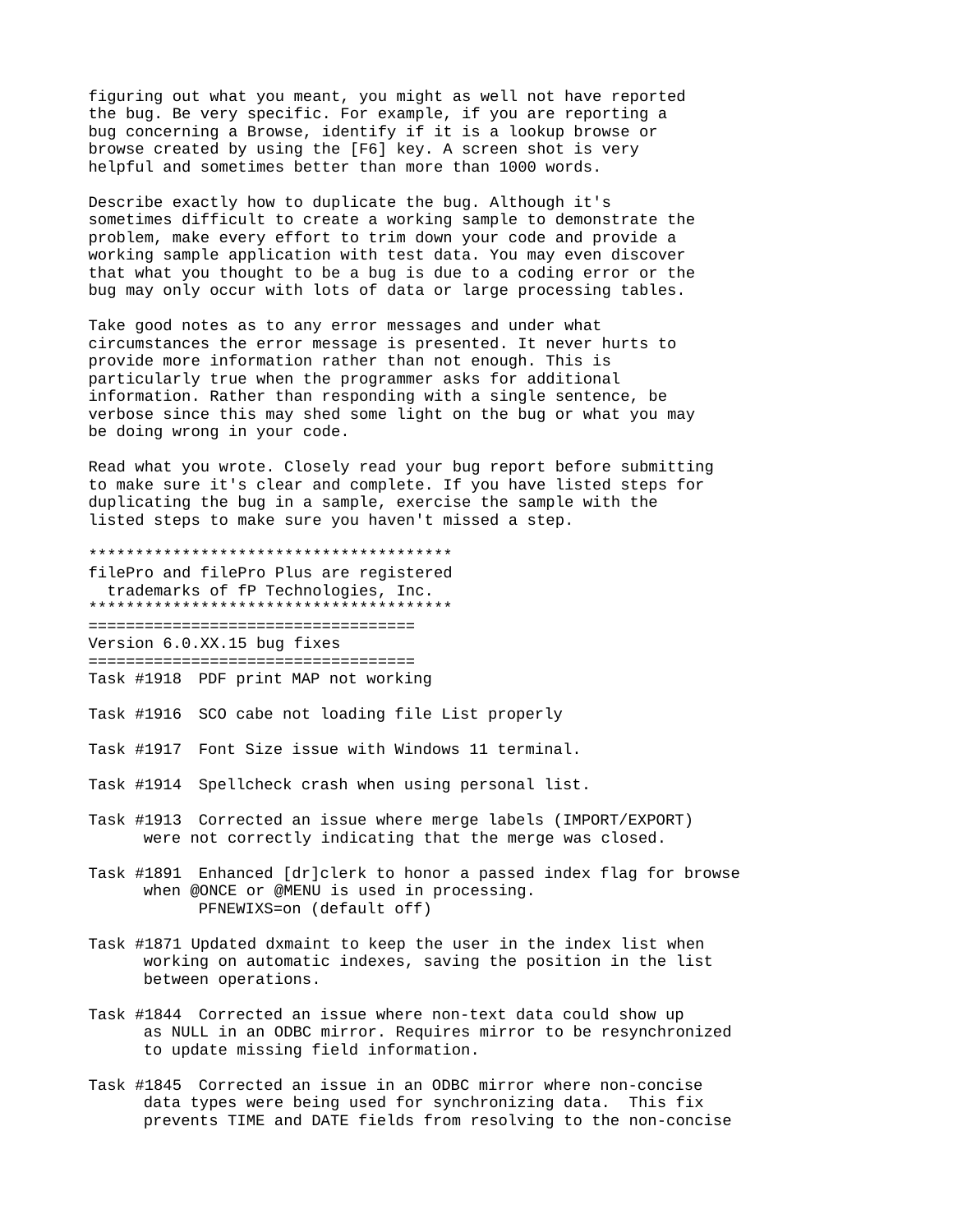data type of DATETIME.

Task #1849 Checksum error not being reported in outputs

Task #1857 dprodir crashed on non-filePro file when deleting key/data

Task #1865 (rcabe) Corrected an issue where processing tables containing user defined functions would fail to tokenize properly.

Task #1866 Limit outfiles.xml to only hidden outputs

- Task #1870 Fixed a potential crash when providing an invalid field number to a lookup expression in the debugger.
- Task #1873 SPLIT function not working with leading spaces
- Task #1892 Corrected -D flag handling in [dr]clerk to suppress the correct bottom of screen messages.
- Task #1901 dmoedef @b4, @c4, @t4, @u4 are now allowed in sort selection.
- Task #1864 Corrected an issue on Windows where an alternate auto table set in cabe could not start with the word "auto"
- Task #1869 Moved the auto cursor path options in dscreen to the normal cursor path screen under a new F8 option.
- Task #1893 Corrected an issue with user defined function argument name parsing. Names that begin with the same sequence of characters will now correctly be allowed, i.e. "col" and "color".
- Task #1908 Corrected an issue where the field position wasn't being kept between the header and data sections when editing browse formats.
- Task #1911 Corrected a missing initializer value related to index searching that prevented the index search from being performed. ===================================

Version 6.0.XX.14 bug fixes

===================================

Task #1839 Was not previously documented for 6.0.XX.13

Corrected an issue from a previous bugfix to prevent oversized scrollable fields from being dropped from the end of the screen if the field definition was too long to fit on the screen.

Task #1841

Fixed a crash in dmakemenu when a menu option name started with "BLOB" or "MEMO".

Task #1842

Corrected a bug due to task #1579. Reverted the task to allow correct expression parsing in the processing engine. Restores the use of cm, cw, cx, cy, and cz in expressions.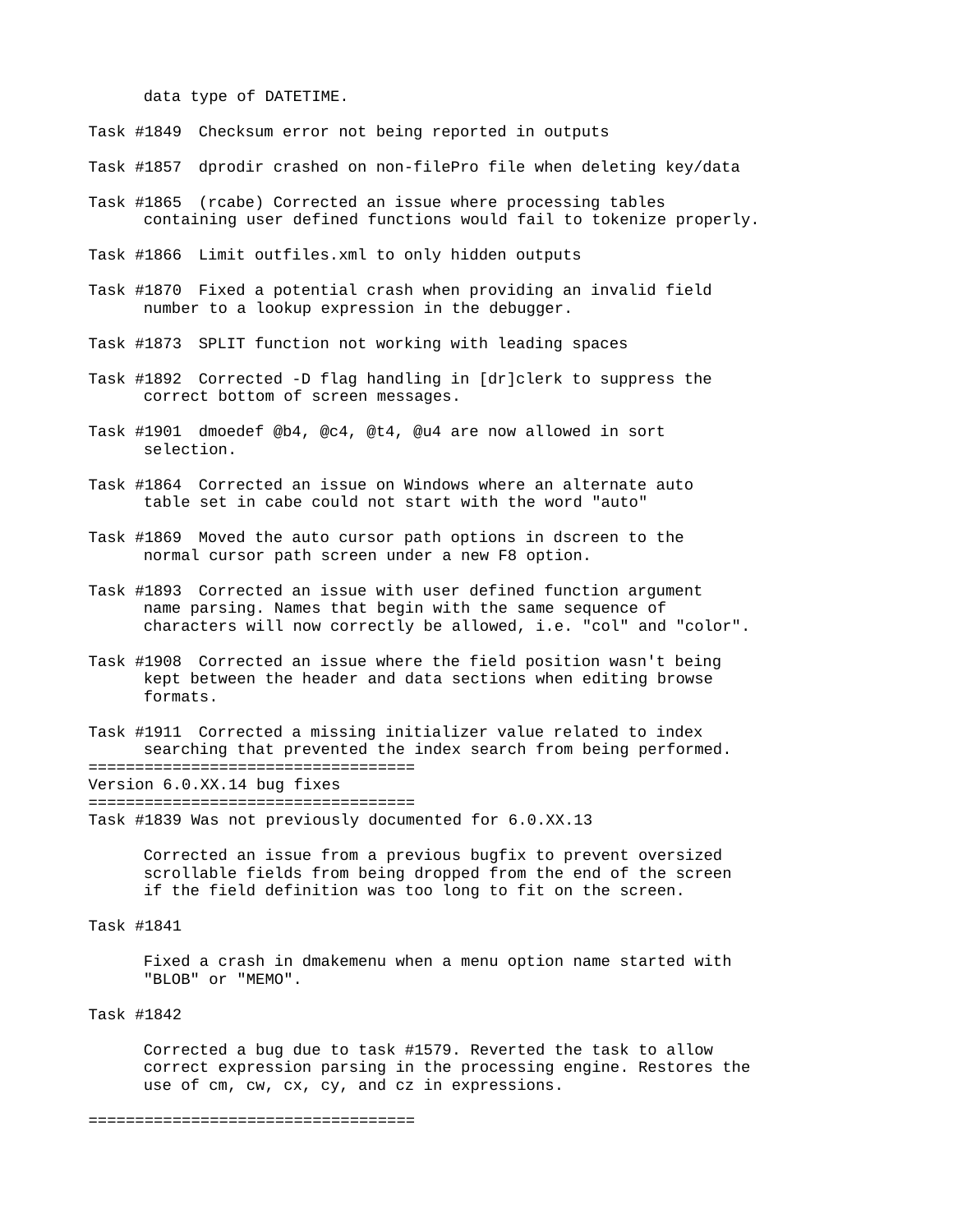#### Version 6.0.XX.13 bug fixes ===================================

#### Task #1763

Fixed an issue where switching between menus in dmakemenu on a bad password could cause a crash.

## Task #1764

Fixed an issue where switching between menus in dmakemenu on a bad password could cause a crash.

# Task #1765

Changed [dr]cabe to not exit if an edit used in automatic processing and used in input processing was not found.

## Task #1768

Corrected an issue with the lookup wizard in [dr]cabe when defining a fuzzy lookup.

The browse line would not be generated correctly when leaving the wizard.

# Task #1769

Fixed an issue where using '[' instead of '(' in parameter lists could cause an invalid syntax error. e.g. x=listbox[array] vs x=listbox(array)

#### Task #1785

Increased ACTION length in debugger from 60 characters to full 128. Should now be

the same as \*cabe.

## Task #1786

Changes caused by a duplicate task #1691 broke the pathed version of the FORM command added by #1722. Reverted changes.

## Task #1779

CLEARB now correctly ignored in drop processing

# Task #1781

Fixed an issue with SIGPIPE and user commands. SIGPIPE is now handled like in 5.8 unless PFCATCHSIGPIPE is set to ON in the environment.

## Task #1784

Increased ACTION length in debugger from 60 characters to full 128. Should now be the

same as \*cabe.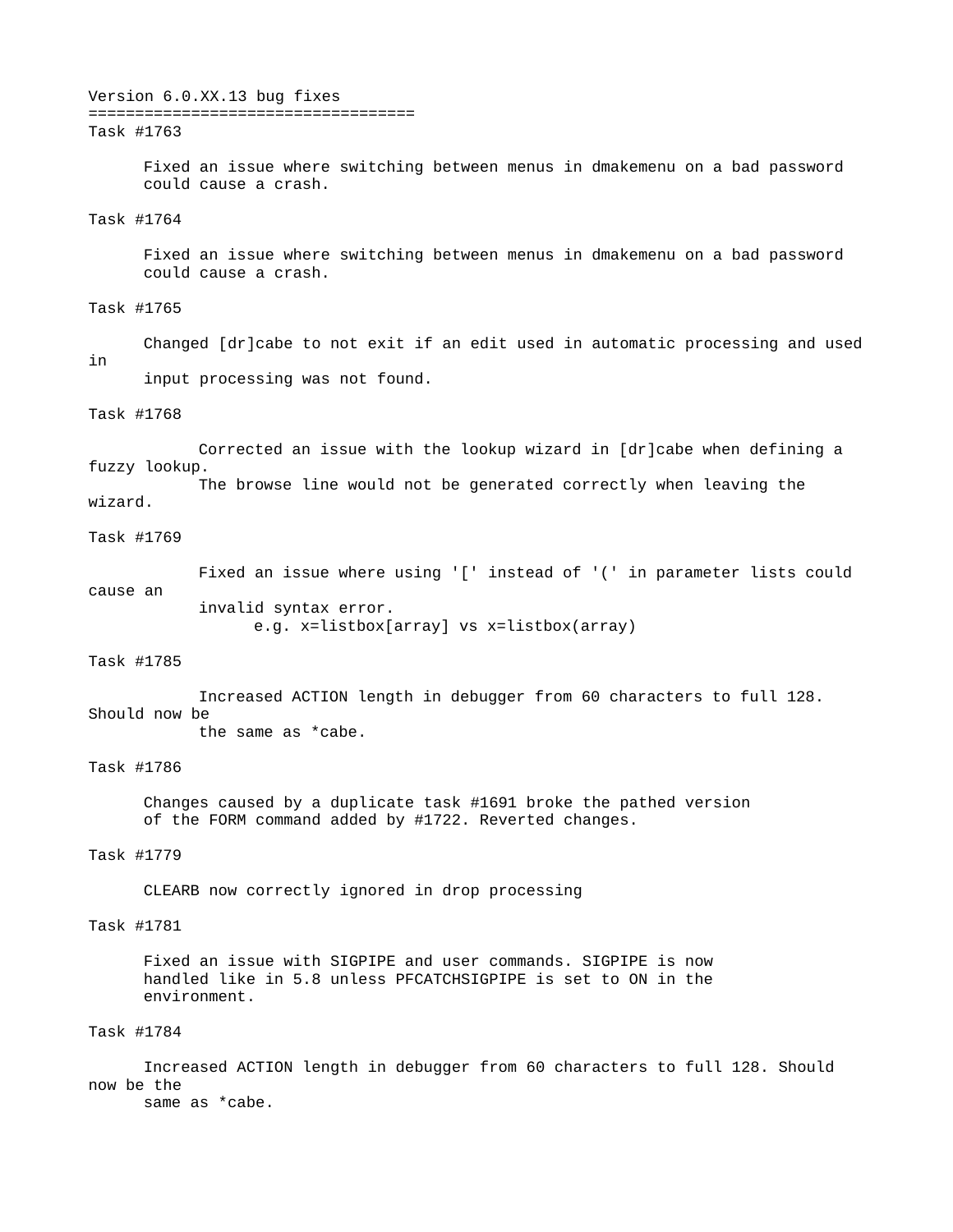### Task #1790

Corrected an issue where 'killing' a file using dprodir wouldn't remove the diretory

and its children on Windows.

# Task #1791

Corrected an issue with fpcopy that would prevent the prc\_backups folder from being properly handled.

## Task #1793

fpcopy will now correctly handle all extents on a file and will now mirror them correctly.

## Task #1794

Fixed an issue where @GUI.xxx commands could run multiple times (once per break level)

in reports.

## Task #1795

Updated mirroring to correctly handle multiple extents on a file.

## Task #1796

Corrected an issue where upon turning on mirroring for a file and reexecuting the

dialog option could cause ddefine to crash.

## Task #1797

Fixed an issue in GIserver where connecting with an unsupported client

(version

7.12.1.6 or earlier) could cause the server to deadlock and stop accepting connections (SCO).

#### Task #1798

Corrected an issue where all files, when first mirrored, would be created as empty blob files (blob binary data and structures in the file). All files are now

correctly created of the right type.

# Task #1799

Corrected and issue in ddefine where a broken mirror would not be displayed as such

(missing splash screen and 'B' flag in options).

## Task #1800

Fixed an issue where when switching a mirror from a broken state 'B' flag in options in ddefine to a 'Y' would not re-create and update missing files.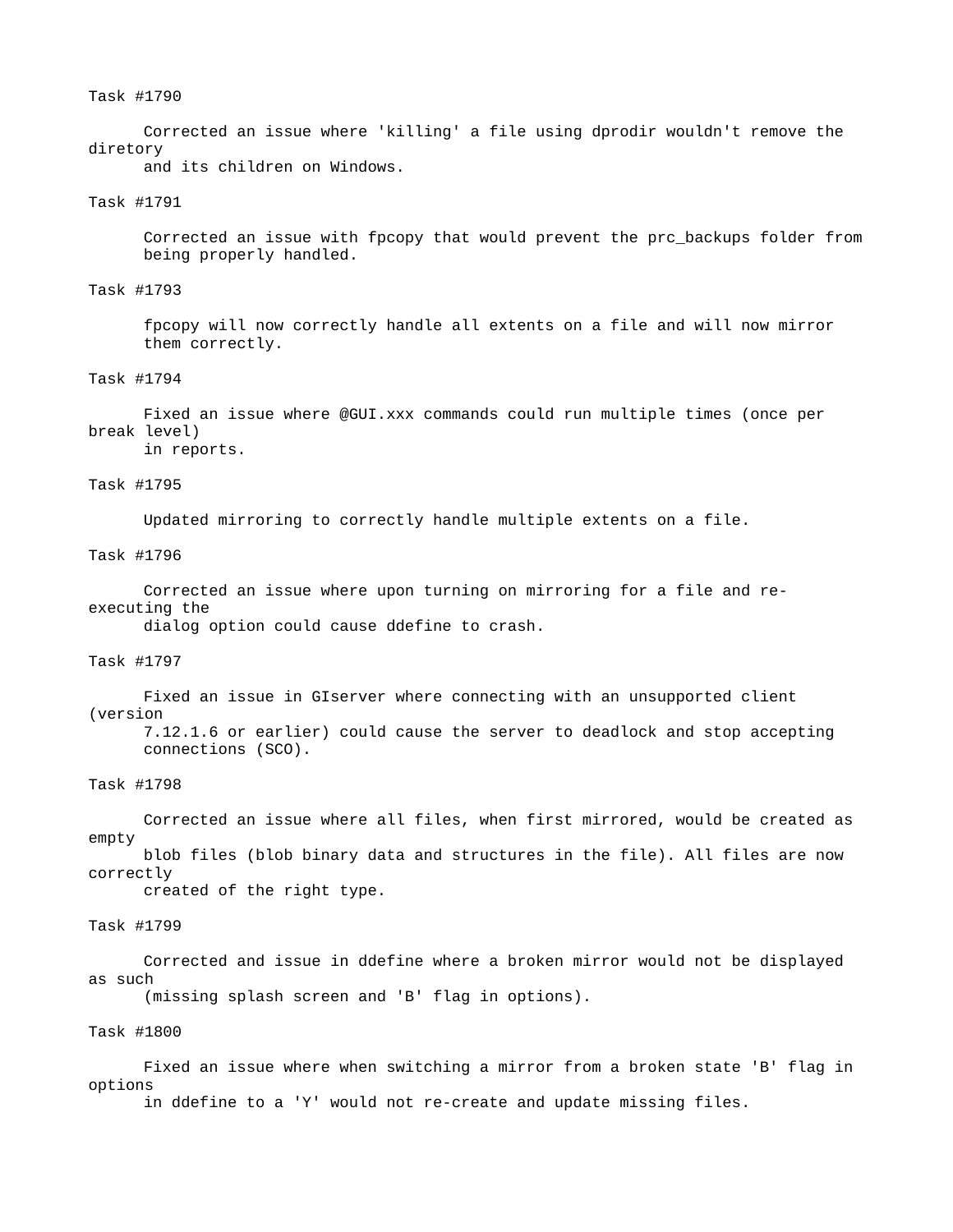## Task #1801

Corrected an issue in ddefine when trying to create qualifiers. The list would not display unless also creating an index, it now correctly displays without having

other options flagged.

## Task #1802

Fixed a file handle leak in GIserver that could result in a Too Many Open files error, hanging or crashing the server.

# Task #1803

Mirroring disabled warning will now correctly keep its own state between files. Previously, switching between two "broken" mirrors would cause the splash

screen

to show again.

Task #1804

Corrected an issue in dprodir where filePro could crash if there were a large number of files in the directory to be deleted.

#### Task #1805

Corrected index scanning in \*clerk when both a selection set and index are specified on the command line. The scan will now also accept system variables in the selection set, such as @PM, to be used in conjuntion with the index from the command line.

Note: Using both flags implies PFIXS.

#### Task #1806

Fixed an issue in cabe when the screen was redrawn by scrolling the page. If the previoius field allowed for a lookup to be created and the destination field did not, the prompt would still be displayed.

```
Task #1807
```
Corrected the "Remove Script" feature when redefining a menu. Previously, if the option had a flag such as '@', it would be included in the path of the file to be removed.

Note: Raw output is still not displayed.

Task #1808 (Web only)

Corrected the wait flag on a menu option in web to display a message rather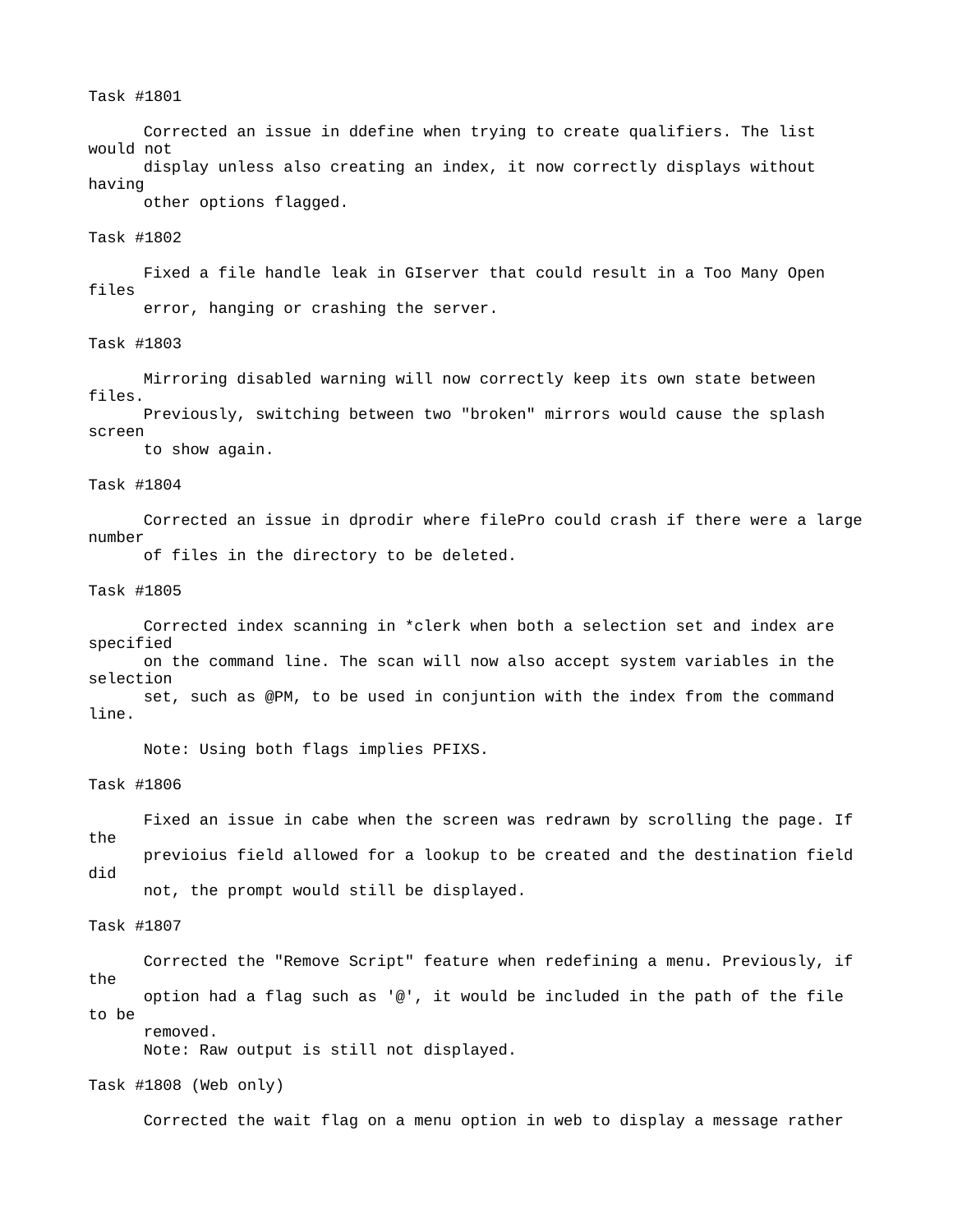than

a blank screen.

Task #1809

fpcopy will now copy all files under a filePro file's directory structure. Task #1816

Corrected and added a syntax error to commands that parse screen names as literals, i.e. SCREEN, SWITCHTO, etc. The command would not throw an error on screen names over 1 character if it was not quoted and would parse them incorrectly.

Task #1817

Corrected an issue with field switching in GUI under report. Fields will now correctly switch when clicked on.

Task #1818

Corrected an issue where a duplicate field warning could display while defining a

lookup. Warning is now suppressed until saving the processing table.

Task #1820

Corrected an issue with ddefine where having PFQUAL set could cause issues if the qualifer does not yet exist in the file while defining indexes.

Task #1824

Corrected a crash in rclerk when using a POPUP due to a stack underflow. Issue introduced in 6.0.01.06.

Task #1828

Corrected an issue where screens created with ddefine sometimes would have incorrect

colors added to the bottom of the screen.

Also updated the screens generated by ddefine from 3.0 to 4.0+.

Added environmental variable: PFDDEFCOLOR=ON|OFF (default ON)

When on, ddefine will create color screens, when off, monochrome.

Task #1830

Corrected the free space checks on all operating systems for ddefine and dexpand.

Drive free space is now correctly accounted for. Some space is still reserved in

the check for the operating system.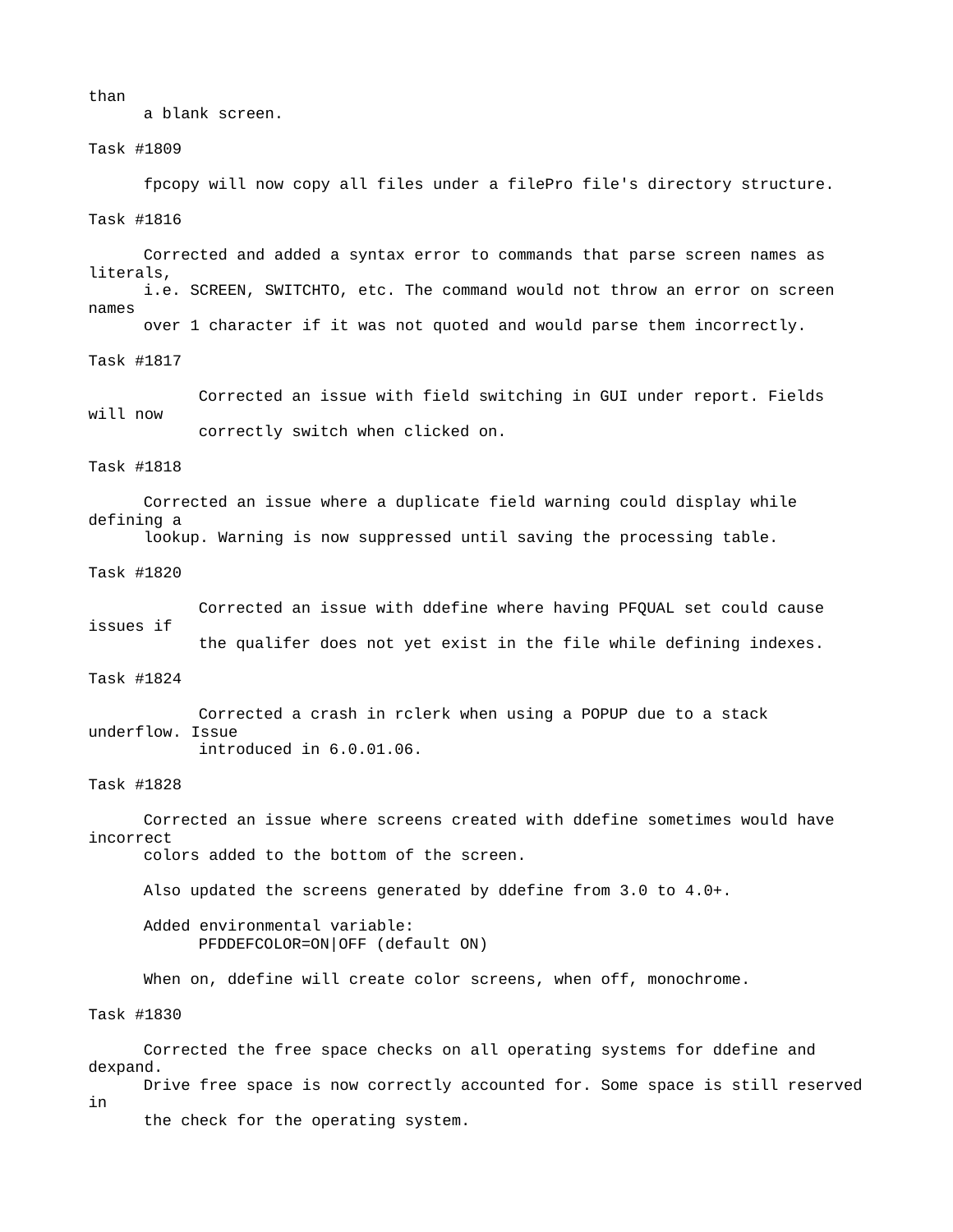Task #1831

Corrected an issue where drives set in PFDSK in the format of PFDSK=C;D;E;F on

Windows would not correctly be parsed, leading to some programs failing to find

other drives.

Task #1835 Added flag -RH to report to disable the automatic record number reporting in the middle of the screen. This enables placing text on the center of the screen without it being overwritten when the display updates.

Task #1836

 $x=@GUT.PAUSE()$ Pauses automatic screen updating while in GI/Web.

x=@GUI.RESUME() Resumes automatic screen updating while in GI/Web.

Task #1838

Corrected an issue when entering an invalid printer type in pmaint. Break key will now correctly be honored when answering 'N' or breaking out of the question

asking if you want to pick a valid print code table from a list.

Task #1838

Corrected an issue when entering an invalid printer type in pmaint. Break key will now correctly be honored when answering 'N' or breaking out of the question

asking if you want to pick a valid print code table from a list.

Task #1840

Corrected an issue where reports and forms generated in [dr]report were initialized twice, causing two init print codes to be inserted into the output.

### =================================== Version 6.0.XX.12 bug fixes ===================================

Task #1008 (All) \*\*NEW\*\*

New xcabe program to allow Run-time quick start compiles. There is no user interface except to press ENTER if an error is encountered.

Task # 1699 (All)

Fixed MEMO text to ignore spaces after an ENTER

Task #1712 (Nix)

Updated "finish" script to honor PFLICFILE.

Task #1723 (All)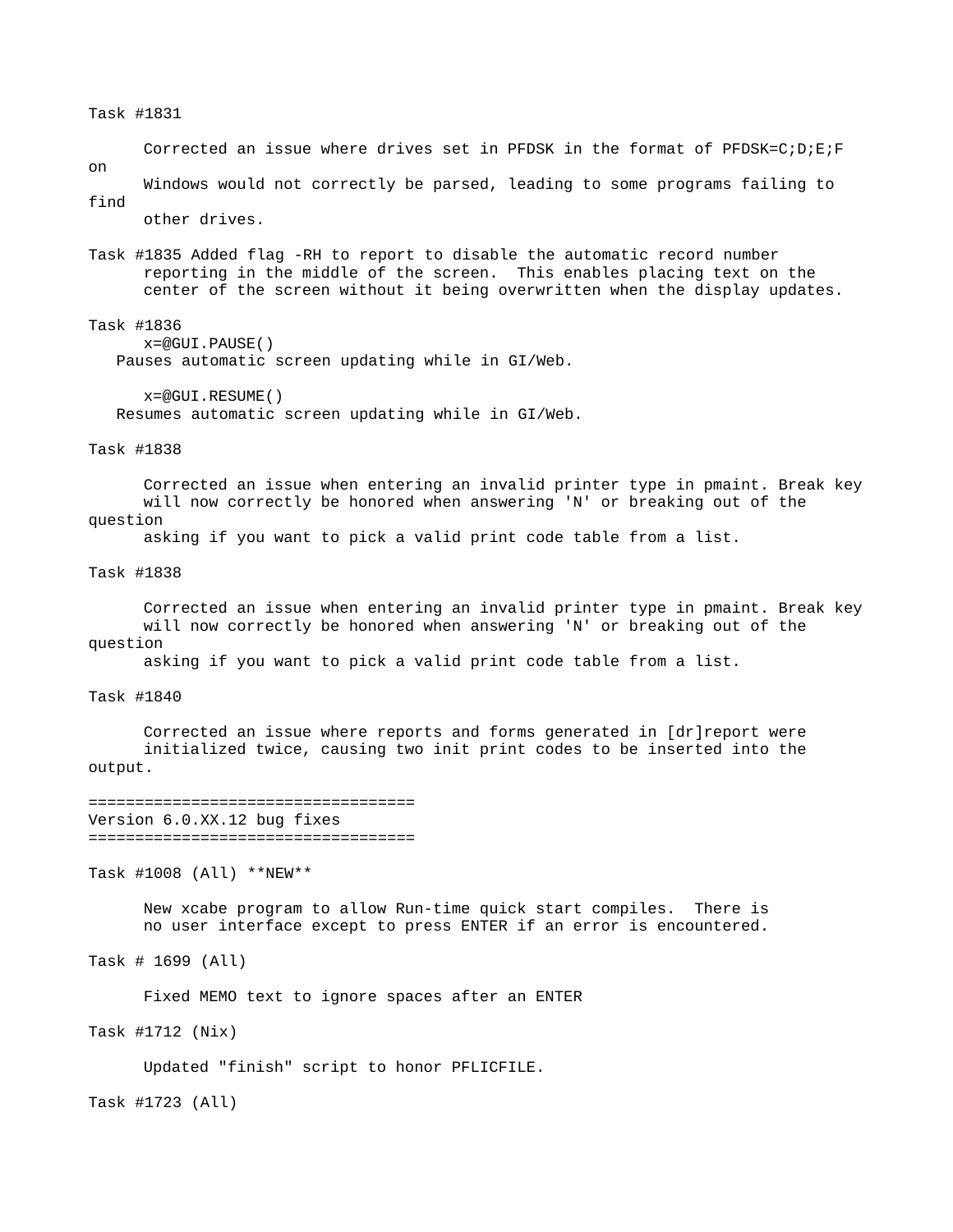Added an alias to PDFPOSTPRINT (PFNEWPOSTPRINT), default OFF. Added PFPPFULLPATH to augment the filename passed to the post print handler, default ON, this causes the filename passed to the postprint script to contain the full path to the file, not just the file name. Set to OFF to revert to old behaviour. PFPOSTPRINTnnn will now work with normal file destinations. Same rules as the old global PFPOSTPRINT but also supports PDF files.

Task #1728 (GI)

Reworded "Server Serial Number" prompt when adding a new server entry to GIadmin to "filePro Serial Number" to avoid confusion.

Task #1750 (All)

XFER was not properly copying 'backup' prc files.

Task #1758 (All)

NEW command OPENDIR2 to handle long-named files and paths. e.x.  $N =$  OPENDIR2(mask, path, fmt\_sz, ext\_sz, nam\_sz)

All arguments are optional.

Task #1776 (All)

If you had an environment or config variable named XXSOMEVAR it would still qualify as PFSOMEVAR.

Task #1764

Fixed an issue where CO in a selection set would not properly check if the value

was contained in a field. =================================== Version 6.0.XX.11 bug fixes ===================================

Task #1738 (All)

Reversed task 1737 and added new @DV for the distribution release number.

Task #1740 (All)

PFCHECKLOCK was causing an improper error on read-only MEMO Show

Task #1741 (All)

MEMO CLEAR was not working with a lookup memo when reference by the lookup handle

Task #1742 (All)

MEMO functions were causing sporadic memory leaks.

Task #1743 (All)

Modifying a lookup that has an Auto-Index selection set would cause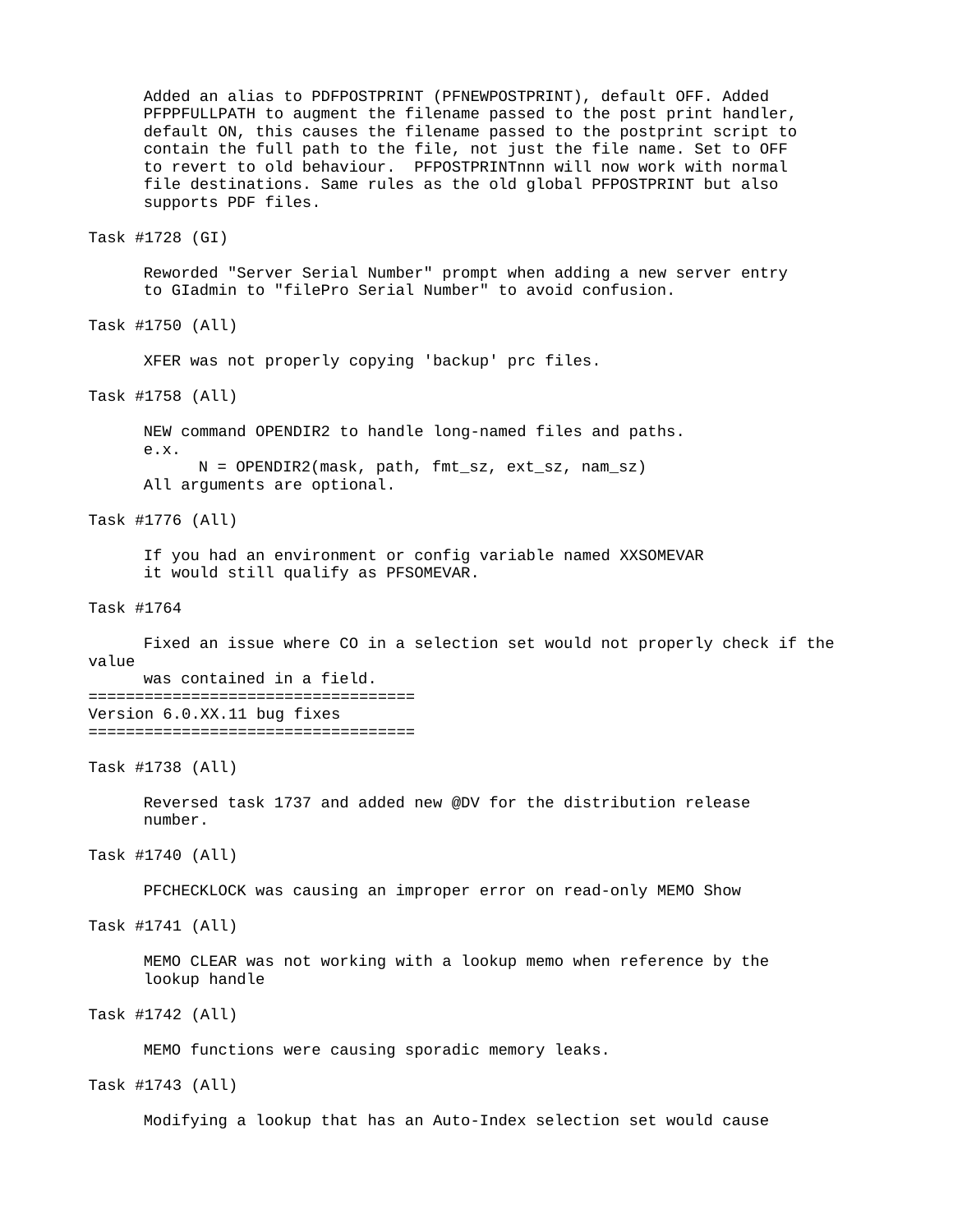a DKNF error in certain cases.

Task #1748 (Windows)

Uppercase FP in menu command causes comspec error

Task #1611 (All)

Change in behavior for COntains in Long and Short Selection. Any COntains no longer worries about length or edit in its search. IMPORTANT: Any indexes previous built with selection criteria in prior version MUST BE REBUILT!!!

Task #1647 (All) \*clerk index selection was missing the correct record in some cases when the index had a selection set.

Task #1739 (Windows)

GIadmin shortcut was not always created during install.

Task #1752 (All)

Fixed a bug in ODBC Mirroring.

Task #1753 (All)

Added PFCALLDBG, default ON, that can be used to have the debugger ignore calls when turned OFF. Note: DEBUG ON will still enable the debugger in a call.

```
===================================
```
Version 6.0.XX.10 bug fixes ===================================

Task #1721 (All)

Improved Spooler timiout handling in order to avoid spooler shutdown during large printing operations.

Task #1722 (All)

Fixed the ability to use path and filename on FORM

Task #1729 (Web)

Fixed the sequence in which @VR was being cleared.

Task #1730 (All)

Fixed a bug in pkeep by reverting Task #888 which will be readdressed in a future update

Task #1731 (All)

Enhanced transfer speed of fPTransfer

Task #1734 (All)

Fixed a bug where assigning to a real field from a mid statement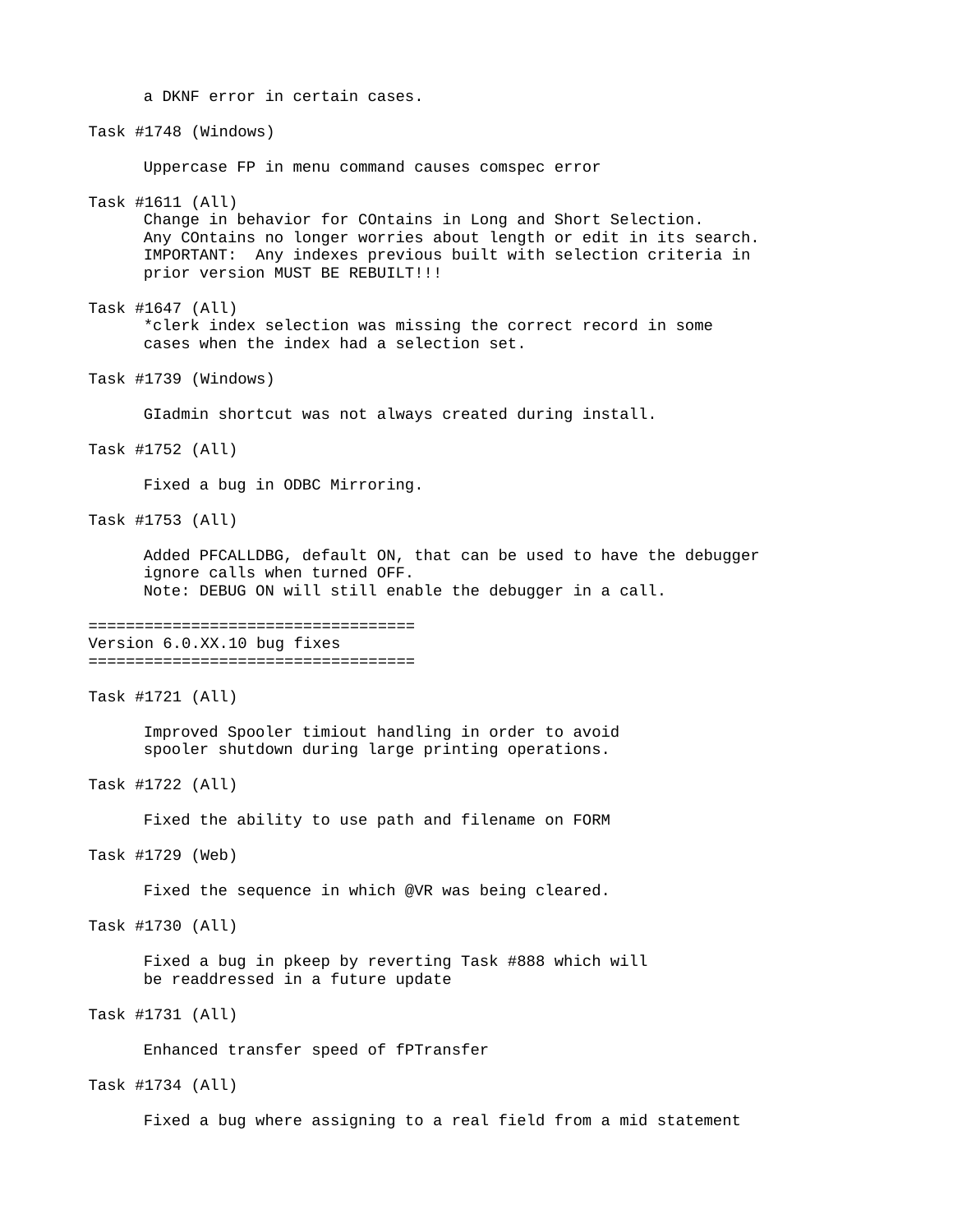```
could blank the field if the field passed to mid was the same.
Task #1735 (All)
      A truncated field on a screen was not allowed in cursor pathing
      in some situations.
Task #1736 (All)
      Fixed and enhanced the @VR system variable
Task #1737 (All)
      Added PFZEROLENWARN=OFF (default ON) to disable cannot assign to
            zero length field message when saving a processing table.
Task #1778 (All)
      ddefine was not creating qualified indexes
===================================
Version 6.0.XX.09 bug fixes
===================================
Task #1706 (All) 
      Setting PFQUAL in *cabe broke the lookup wizard
Task #1710 (All)
      drumenu could crash loading some older menus
Task #1711 (NIX)
      Some OS errors were bypassing the signal hander
Task #1713 (All)
      *cabe was ignoring the new -Cxx flags
Task #1715 (SCO)
      'BREAK' in dscreen was crashing
Task #1718 (All)
      POPUP was not display the full screen
Task #1719 (All)
      POPUP UPDATE was crashing when r,c was used
Task #1720 (All)
      Added Error Message if browse lookup closed in
      DROP processing
Task #1726 (All)
```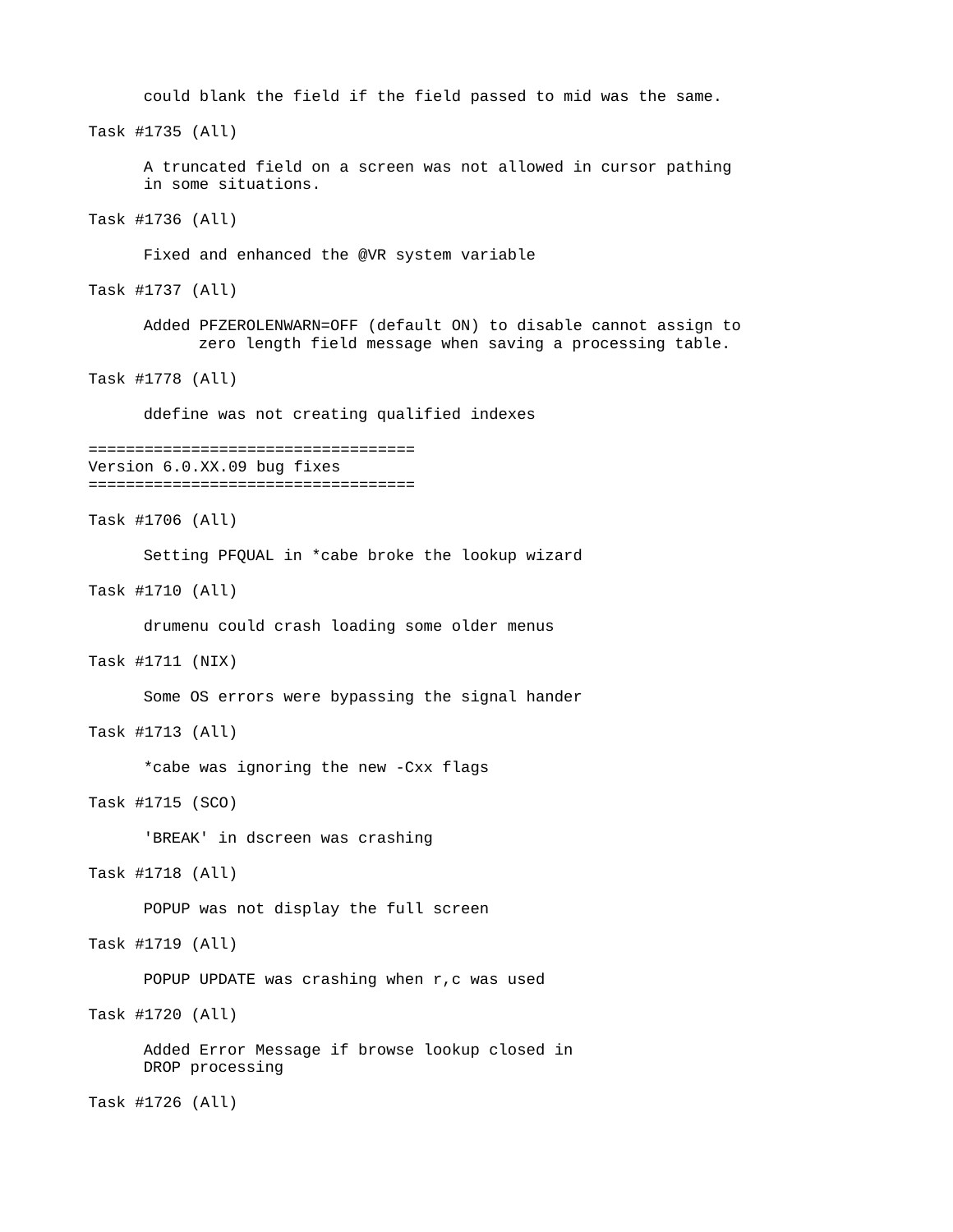Some commands were seGving on long or invalid filenames Task #1727 (NIX) Removed the need for libfpodbc.so by statically linking it the executables. =================================== Version 6.0.XX.08 bug fixes =================================== Task #908 (All) A repeat fix of a previous bug in prc= checking of a browse lookup Task #1058 (Nix) Adjusted finish script for a bug in handling PFLICETLE value Task #1693 (All) String parsing on chmod, mkdir, etc. caused syntax errors/warnings. This was caused do a preprocessor running the same syntax routines as the actual syntax checker/tokenizer. Task #1694 (All) Corrected a case where some bitwise operators (~^ ~| ~& ~> ~<) would cause a buffer overrun or return a signed value incorrectly. Task #1695 (All) PUSHKEY is now correctly ignored when running processing in debugging mode. Task #1696 (All) FLUSHKEY does not clear keystrokes added by PUSHKEY. Task #1375 (All) Updated errmsg file with latest error codes Task #1675 (All) F5 would not properly fill a truncated field Task #1705 (All) WORDWRAP broke when correcting another MEMO issue. It now properly breaks. Task #1704 (All) Cursor path editing would not properly ignore protected fields.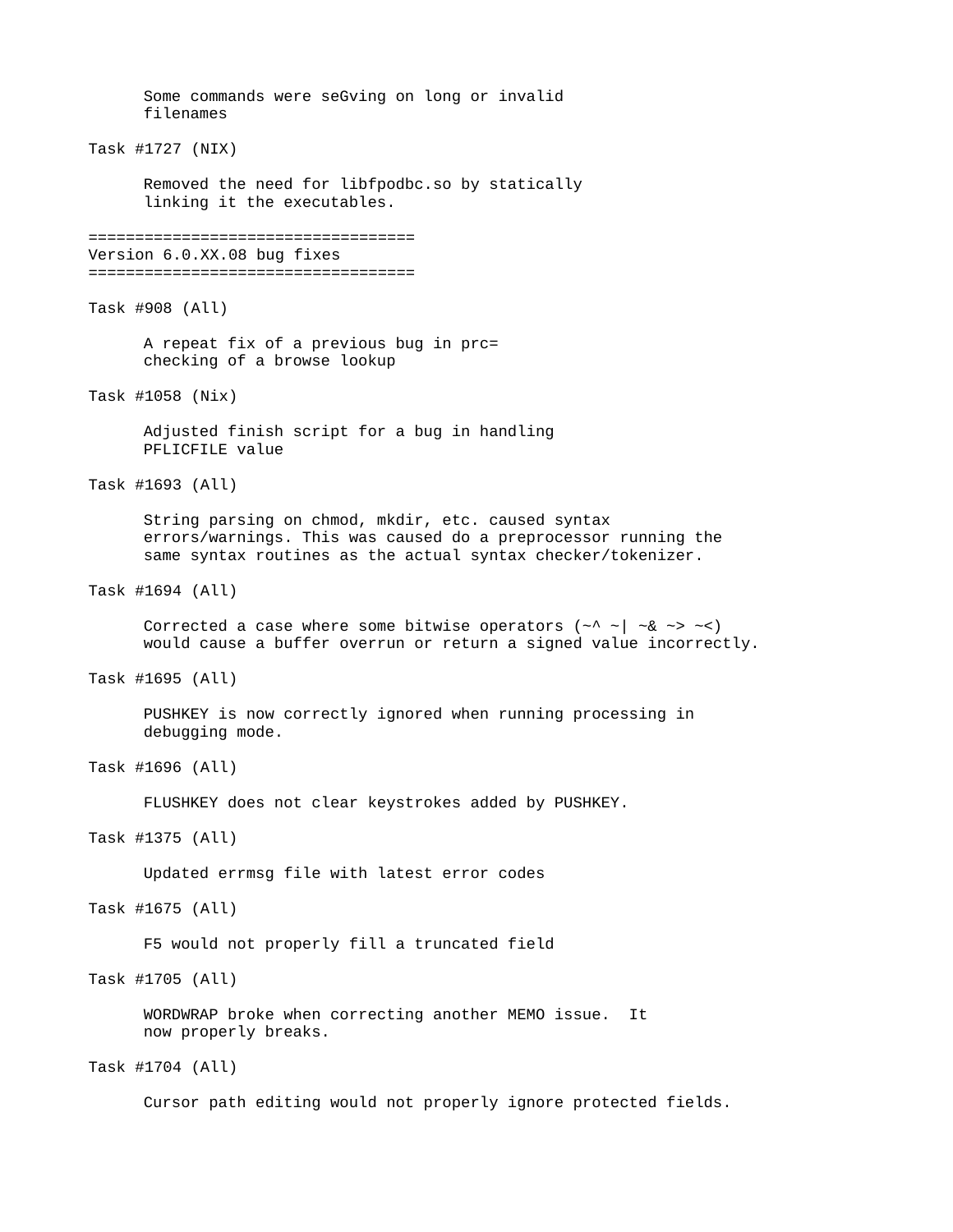=================================== Version 6.0.XX.06 bug fixes ===================================

Task #1673 (OpenSuSE)

GIserver install was failing to create service

Task #1674 (All)

Added AUTO to clarify description in dmoedef

Task #1681 (All)

Syntax check pointed to wrong line on a duplicate long variable declarartion

Task #1682 (All)

ftp message show/hide flags were reversed

Task #1667 (All)

Modified Extended Selection so that edit does not allows apply. i.e. Using COtains for a part of a phone number.

Task #1679 (All)

Modified record selection to accept only numbers. Allowing other input selected incorrect records.

Task #1672 (All)

The changes were to IXSEL (new optional 3rd parameter) and IXSORT (new optional 4th parameter). The parameter must be a path representing an alternate PFDIR to use temporarily for the function. IXSORT and IXSEL were failing on qualified indexes

Task #1117 (All)

Improved license related shared memory error reporting.

Task #1687 (All)

Fixed a bug where having a field defined at the end of a row would not resolve properly if the following line started with text instead of a space.

Task #1631 (All)

Memo text edit window was not scrolling in certain circumstances

=================================== Version 6.0.00.05 bug fixes ===================================

Task #1624 (Windows)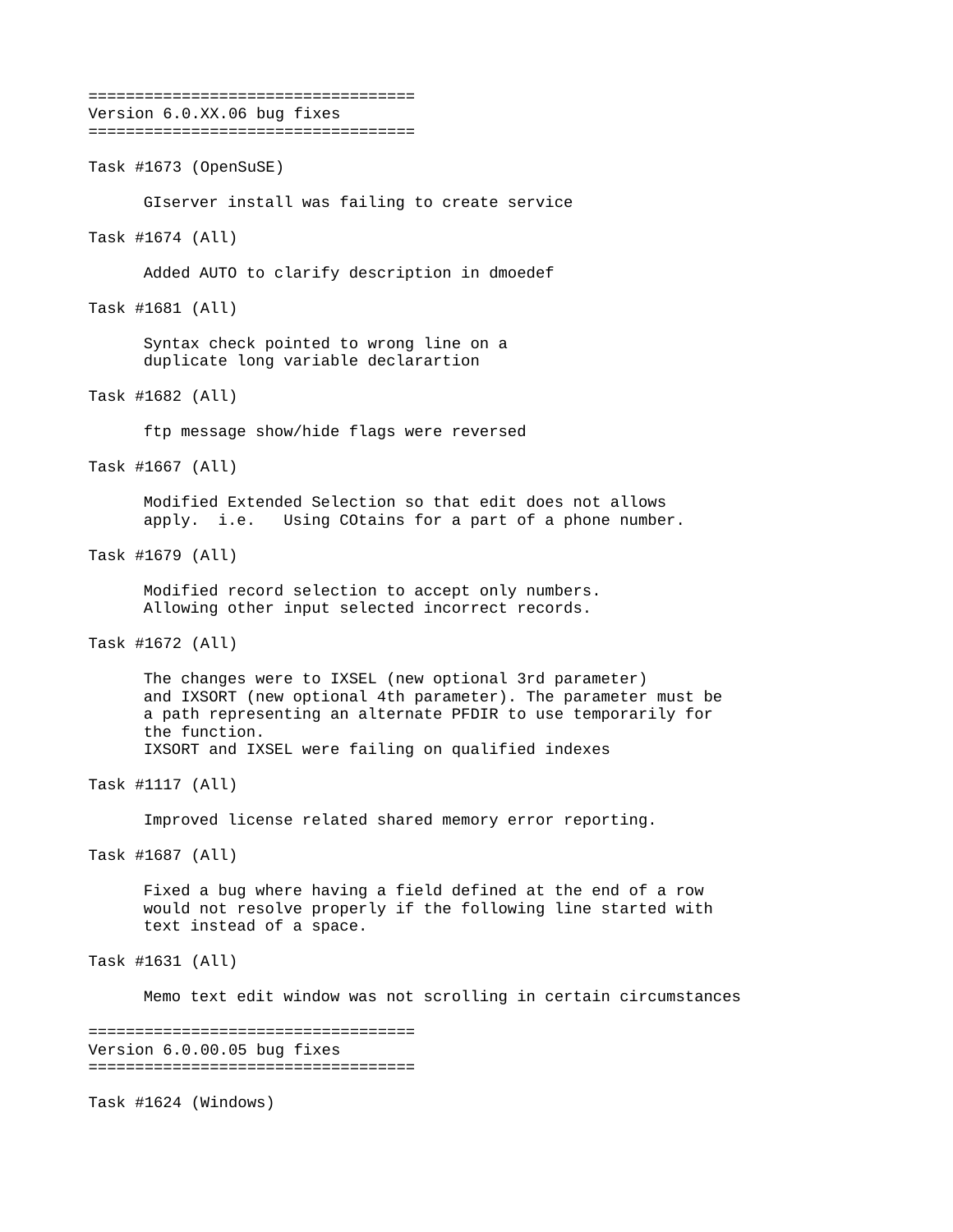Added Desktop Shortcut for GIadmin 6.0 Task #1656 (All) Archive did not handle lookup to lookup Task #1657 (All) Creating a new scree required two Saves to save and exit Task #1658 (All) Cursor positionin was wrong after using search in the config editor Task #1659 (All) Search & Replace in cabe caused a line truncation when answering NOT Task #1661 (All) Index in \*clerk is going to the incorrect record when built off of multiple fields. Related to a bad fix from #1503 Task #1663 (All) Improper key buffer management when using certain combinations of PUSHKY Task #1664 (All) Memo memory fault when using certain sequences of Page Up and Page Down in memo editor =================================== Version 6.0.00.04 bug fixes =================================== Task #1652 (All) When editing a defined lookup in processing, the highlight was on the wrong index. Task #1653 (All) Define processing was not reporting a correct line number on a syntax error. Task #1654 (All) Define processing was crashing on Search & Replace on a new table that had not yet been saved. Task #1655 (All) JSFILE was passing syntax when a function had not been sepcified Task #1656 (All) Enhanced ARCHIVE command to work with 2 lookups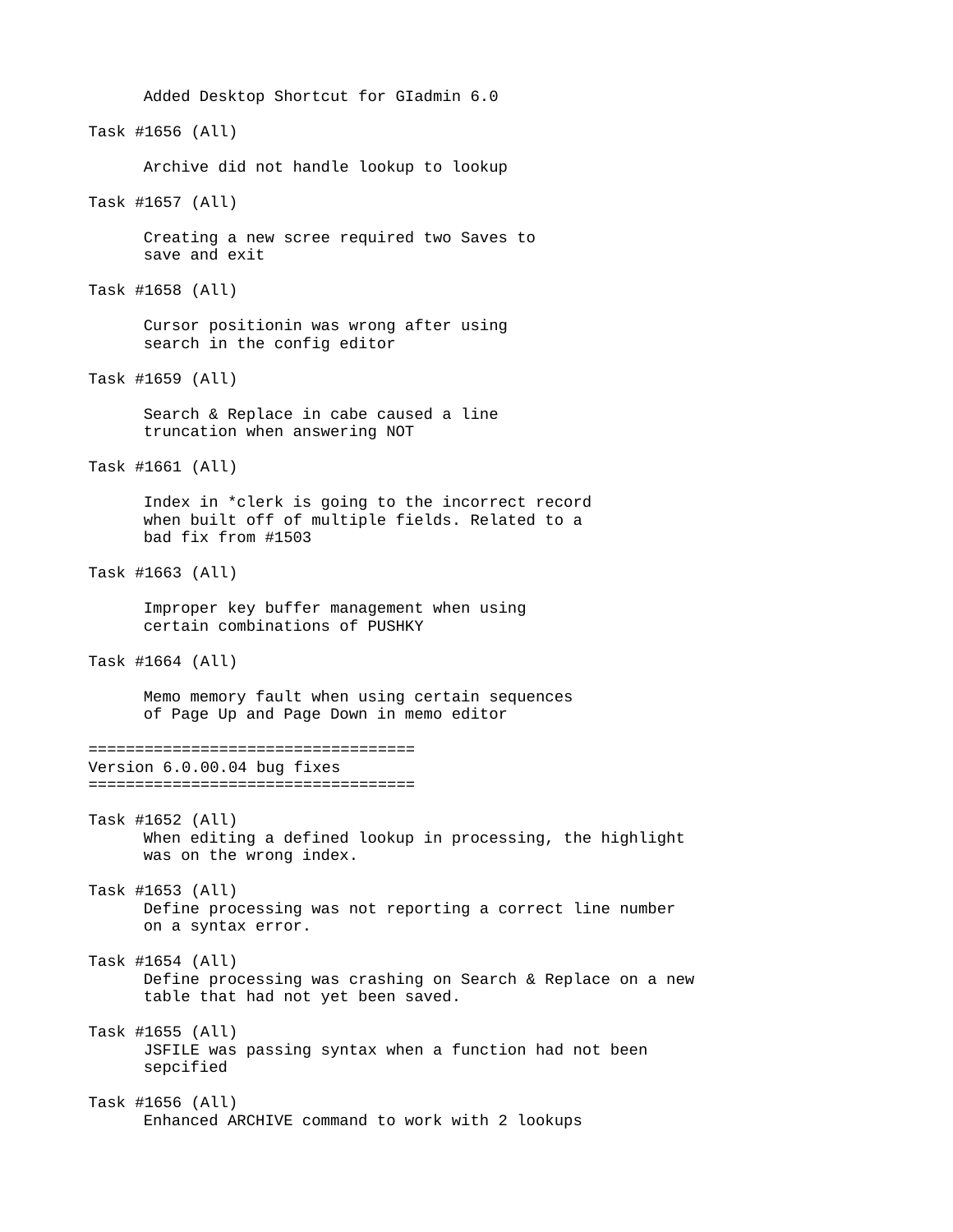ARCHIVE lu1 TO lu2

=================================== Version 6.0.00.03 bug fixes =================================== Task #1651 (All) Corrected a change introduced into ddefine that caused the map file to be truncated on the last section of the header. This caused ddefine and other developer programs to treat the file as if it had a creation password. =================================== Version 6.0.00.02 bug fixes =================================== Task #1626 (All) Using a merge field from import fails on condition line would fail. Task #1628 (All) Bug occurred in an index when a record was added or deleted from an automatic index using a selection set through a lookup. Task #1629 (All) In certain situations the screen text would scroll a screens content and message to wrap in F6 Browse function. Task #1633 (All) Added an error message to cabe if code assigns a value to an invalid field. Task #1636 (GI) A previous fix for CRON functions broke MSGBOX in GI. Task #1625 (All) SORTARRAY now puts any blank fields at the end of the sort. Task #1634 (All) Corrected text on setting selection set passwords Task #1635 (SCO) Help display was improperly wrapping. Task #1638 (All) Field length for description was extended from 80 to 255 Task #1640 (All) Under certain conditions clearing the BUSYBOX display would not properly redisplay the screen contents. Task #1641 (All) Enhanced fPTransfer to properly xfer the auto index selection criteria Task #1642 (All) ddefine create screen 0 caused a \*clerk invalid screen error Task #1643 (All) Removed debug display of field numbers from IUA index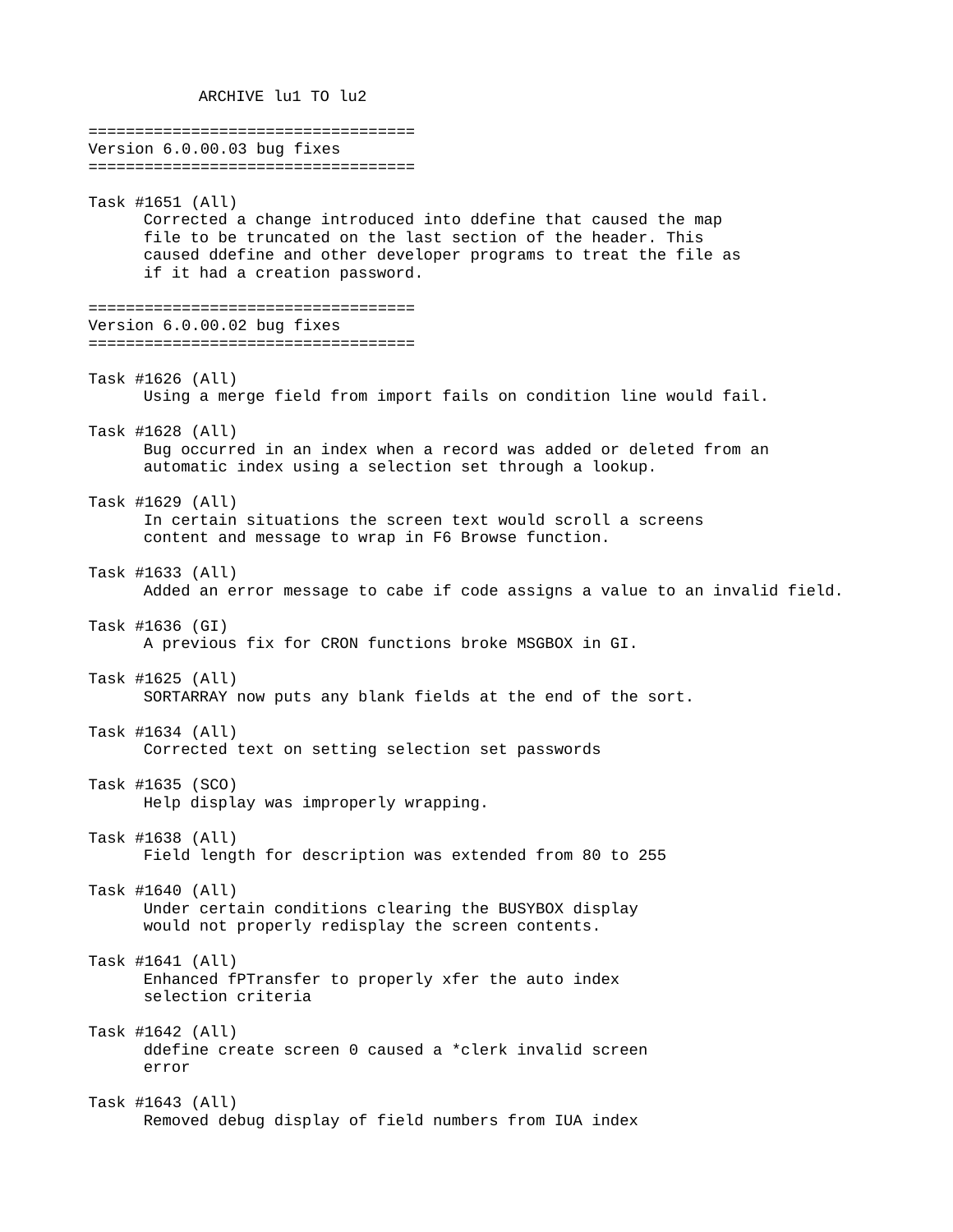selection Task #1644 (All) dmoedef was not displaying all print codes Task #1632 (All) 32bit Installs had the wrong 'rename' program. Task #1645 (All) fPCopy was not properly copying the Auto Index Selection Sets Task #1646 (Linux) Certain colors and highlights were not being shown properly. Task #1648 (Linux) Under some situations a \*clerk screen would shift improperly Task #1649 (All) ddefine did not properly make an index with a selecton set Task #1650 (All) fPCopy would crash or give an error message when copying a mirrored file. =================================== Version 6.0.00.01 bug fixes =================================== Task #1607 (All) Removed double F7 label Task #1608 (All) dosetforms - replace toggle with select all / select none Task #1386 (All) Display when index is built on selection set. Task #1619 (All) Fixed changing Broken mirror status to Yes mirrored status in define files. Task #1620 (NIX) Correct error to redirected stdin =================================== Version 6.0.00.00 bug fixes =================================== Task #1128 (GI) F6 was not working from pmaint to select Windows printers. Task #1165 (All) Better error handling when indexes are in a known need to rebuild state. Task #1239 (All) MySQL/ODBC was returning a -1 error on longblobs. The problem was caused by the precision being reported as -1.